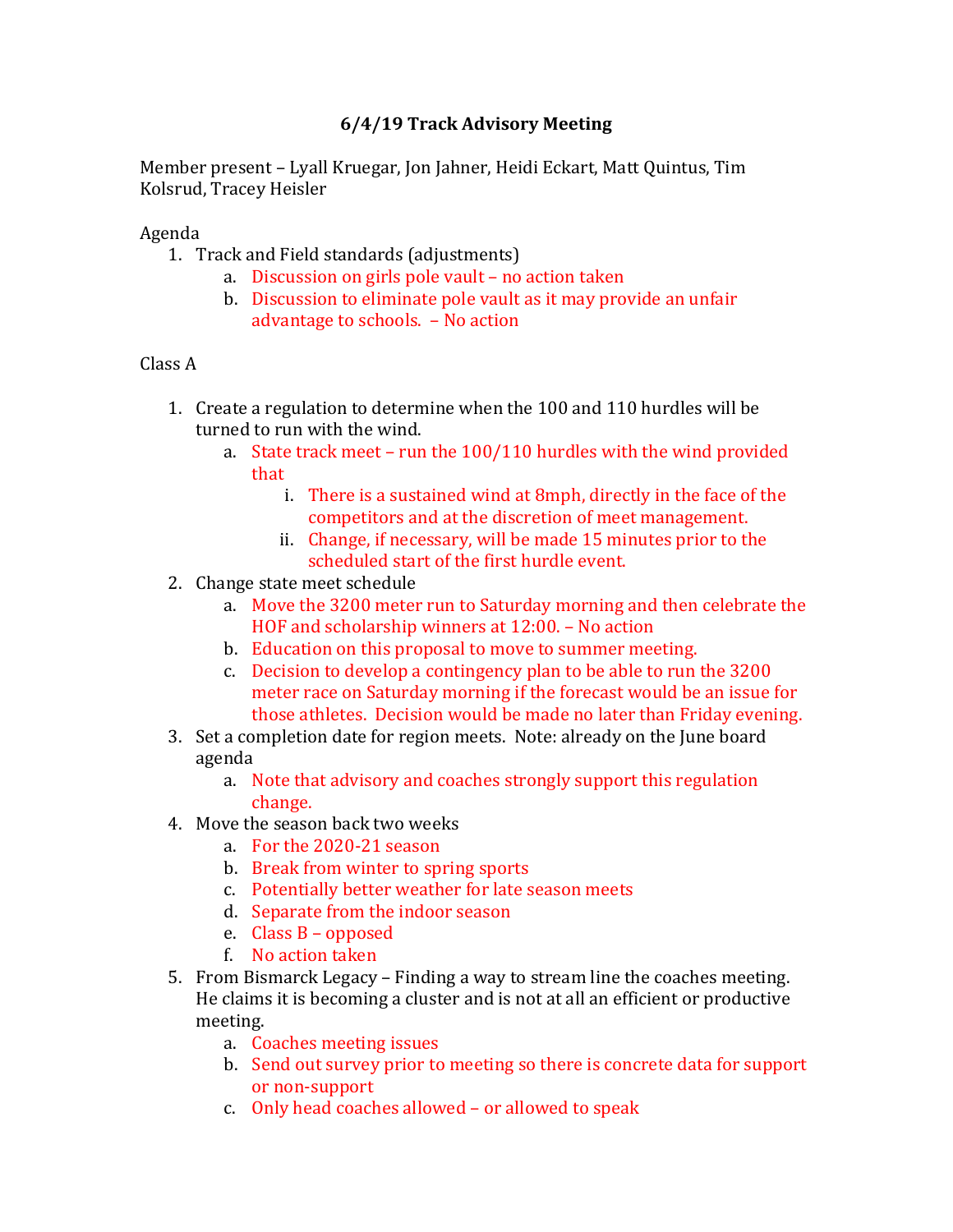- d. Class A issue
- e. Move the coaches meeting to 7:00 on Thursday

## Class **B**

- 1. From Rugby Consider changing the meet schedule regarding Class B Triple and High Jump from 2 hours to 4 hours between events.
	- a. No easy answer
	- b. Advisory will review to attempt to find a solution
	- c. Jump officials need to do a better job of holding jumpers until their race begins. I.E. boys need not go to marshaling area during girls races.
	- d. Coaches need to do a better job educating and assisting these athletes
- 2. Region meet deadline See #3 above
- 3. Removal of requirement for picture roster cutline on NDHSAA website
	- a. Support a regulation change to not be required to post picture, roster and cutline on the NDHSAA site. If not feasible can athletic.net and the NDHSAA website work get rosters and schedules to be placed in only one place.
- 4. Lock entry marks for regional tournaments
	- a. Have athletic.net lock performances prior to the region meet
		- i. This would eliminate coaches from inflating times and distances when entering performances for the region meet.
- 5. Change state meet schedule
- 6. Athletic.net
	- a. Athletic.net will need to improve the administrative side of the state meet in order to continue being the state qualifying reporting site.
	- b. NDHSAA will work with athletic.net to fix concerns
- 7. Turning hurdles and possible 100 m for state meet if wind is an issue
- 8. Parade of athletes
	- a. Athletic review will re-visit during June meeting
- 9. Selection of regional starters
	- a. Region managers will have the ability to choose
	- b. Starter must have worked at least two meets during the year.
- 10. Eliminate 5 participant per event rule
	- a. Not in favor
- 11. Assisting new coaches
	- a. Ideas for assisting new coaches
		- i. A check list that could be stored on the NDHSAA website to assist new coaches with all the responsibilities and deadlines. Advisory will compile the list
		- ii. A list of track coaches willing to be mentors on the NDHSAA website so new track coaches would have a way to get in contact with experienced coaches.
- 12. Pole vault weigh in for regular season meets
	- a. No regulation desired will recommend on a per meet basis.